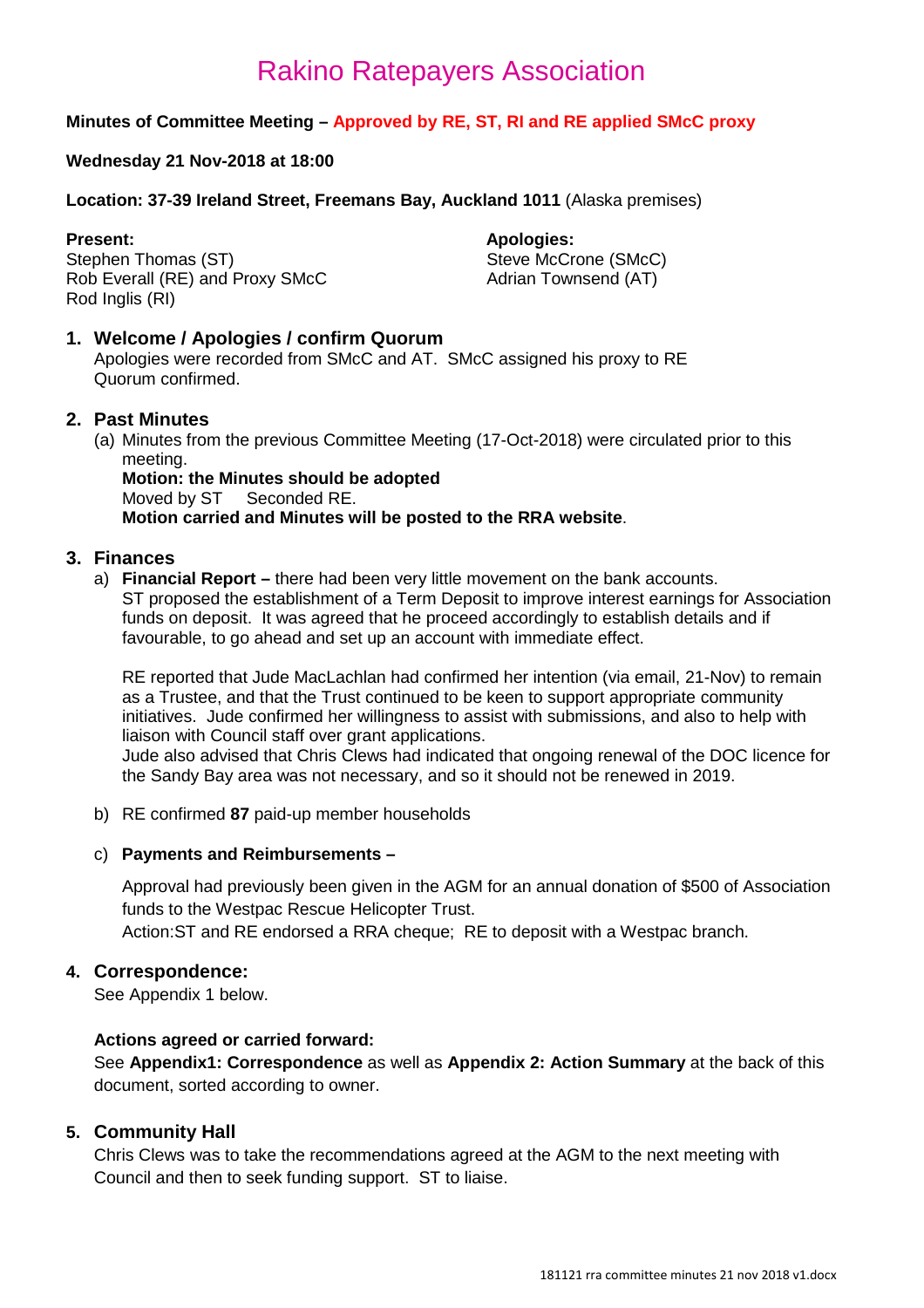### **6. Review of Action Summary and Work in Progress:**

See Action Summary following (Appendix 2), with individual actions assigned, to be reported as indicated.

### **7. New Business:**

- RI confirmed ongoing meetings with various parties with expertise in the establishment of marine reserves. It was agreed that a firm scientific basis would need to be established out of the overall concept to substantiate and optimise any proposed location(s), which could then be used to engage with stakeholders and to initiate consultation
- RE to liaise with Hank and Bev regarding the offer of (1) a fire bowser; (2) any out-of-pocket costs they are incurring to mow areas not yet recognised under the mowing contract.
- Vice Chair seat remains vacant see Action Summary
- Replacement of benches in Sandy Bay picnic area: ST believes that there is sufficient lumber available on the island which could be donated and table/benches made locally without recourse to funding . To be investigated.
- ST attended the October meeting of the Gulf Island Trust on behalf of Rakino and delivered an overview of ecological efforts on the island, both planting and birds, supported by a summary from John Mackenzie. Ongoing attendance and representation at future meetings is recommended.

### **8. Next Meeting Dates:**

It was agreed to defer the next scheduled Committee Meeting (19-Dec) to take place on the island over the mid-Xmas / New Year period, date to be confirmed.

[Wednesday 16<sup>th</sup> January at 18:00 (venue TBC) – *likely to be cancelled depending on the outcomes of the on-island meeting above*]

Wednesday  $20<sup>th</sup>$  February at 18:00 (venue TBC)

Wednesday 20<sup>th</sup> March at 18:00 (venue TBC)

The meeting closed at 19:50.

**NB: Future Committee absences and apologies already notified:** Nil

Meetings default to the third **Wednesday** each month, unless by prior change, starting promptly at 6:00 pm – please diarise.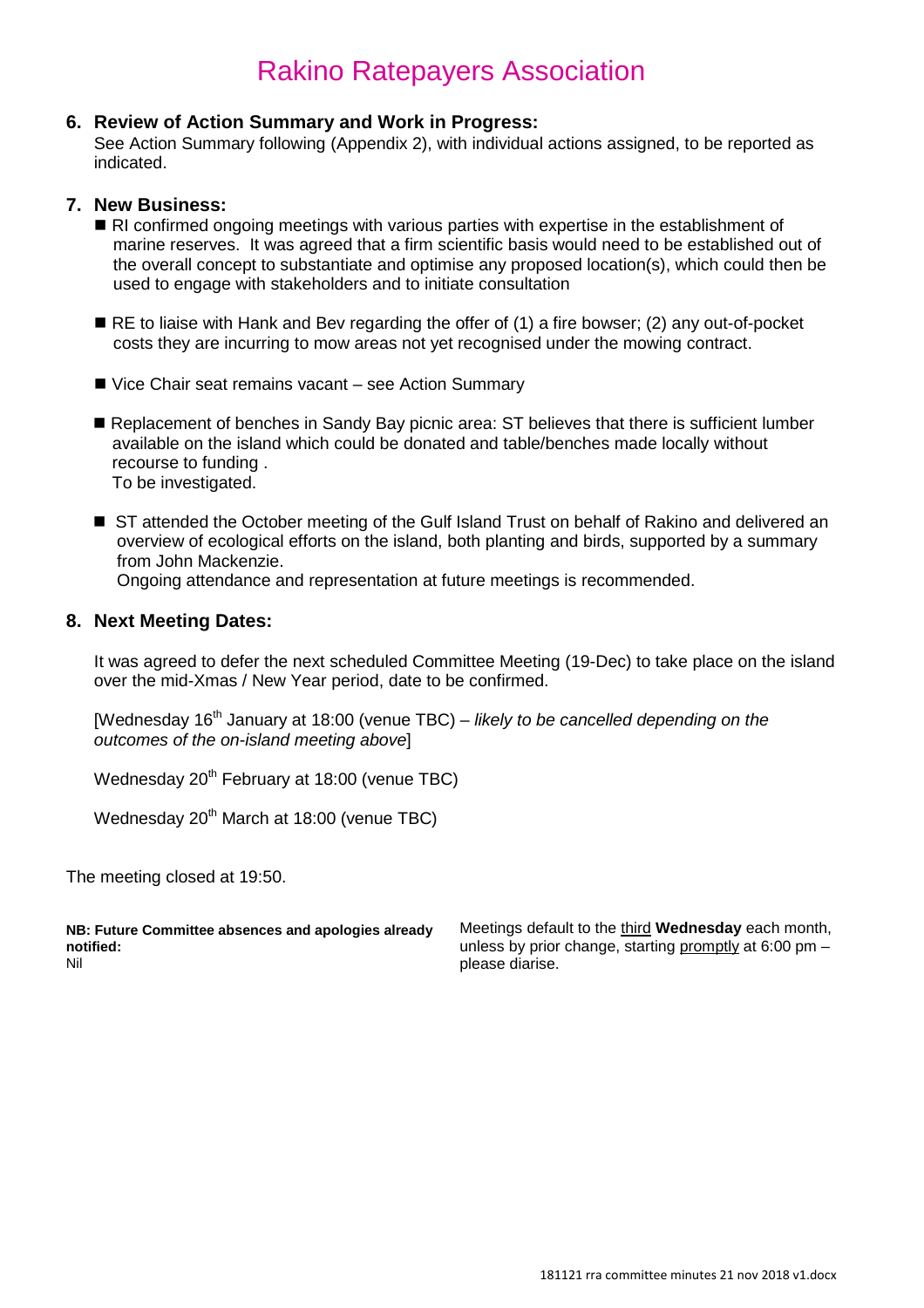### **Appendix 1: Correspondence to Secretary - Summary since last meeting (key items only)**

#### **17-Oct-2018**

Exchange of correspondence within the Committee to agree the production of images to be produced for Rod's presentation at the AGM, at a cost of \$350 plus GST to be paid by RRA.

### **ACTION: Completed**

### **17-Oct-2018**

Notified of Gulf Islands Trust meeting via Kevin Wragge.

**ACTION: ST undertook to attend on 15th November and report back. RE wrote to Brett Butland (18-Oct) to ensure RRA was on the circulation list for future meetings.** 

### **18-Oct-2018**

Hank & Bev submitted the Fire Report for the AGM (Done)

Bev also wrote:

At the Easter meeting it was suggested that the RRA may be in a position to purchase our own Water Tanker.. the last one being removed as it was deemed there wasn't a suitable tow vehicle on the island. As we now have a 4wd tractor on the island, this can now be accommodated if you wish to proceed with that purchase.

Re Basic Fire Trainings.. I was thinking that maybe a venue in town mid-week would suit people better than having one out here... as long as the trainer has prior knowledge of the Rakino environment.!! but as I mentioned to you Steve, with my time restraints lately it would be preferable if a secondary person, not necessarily a committee member, took charge of this.

I will write to Dale also and ask if he has the renewed vehicle registration tickets for on the fire lords...they ran out in June!

### **ACTION:**

**(a) Bev has since advised that an offer to donate a new water tanker has been received from Steve Allen, new owner of the Home Bay property. Response to be agreed.**

**(b) Fire Training – Dylan Hinchey volunteered to assist at the AGM**

**(C) Bev to update on response from Dale regarding rego renewals for Fire Lords.**

### **18-Oct-2018**

AGM pack circulated to all members.

**ACTION: Done**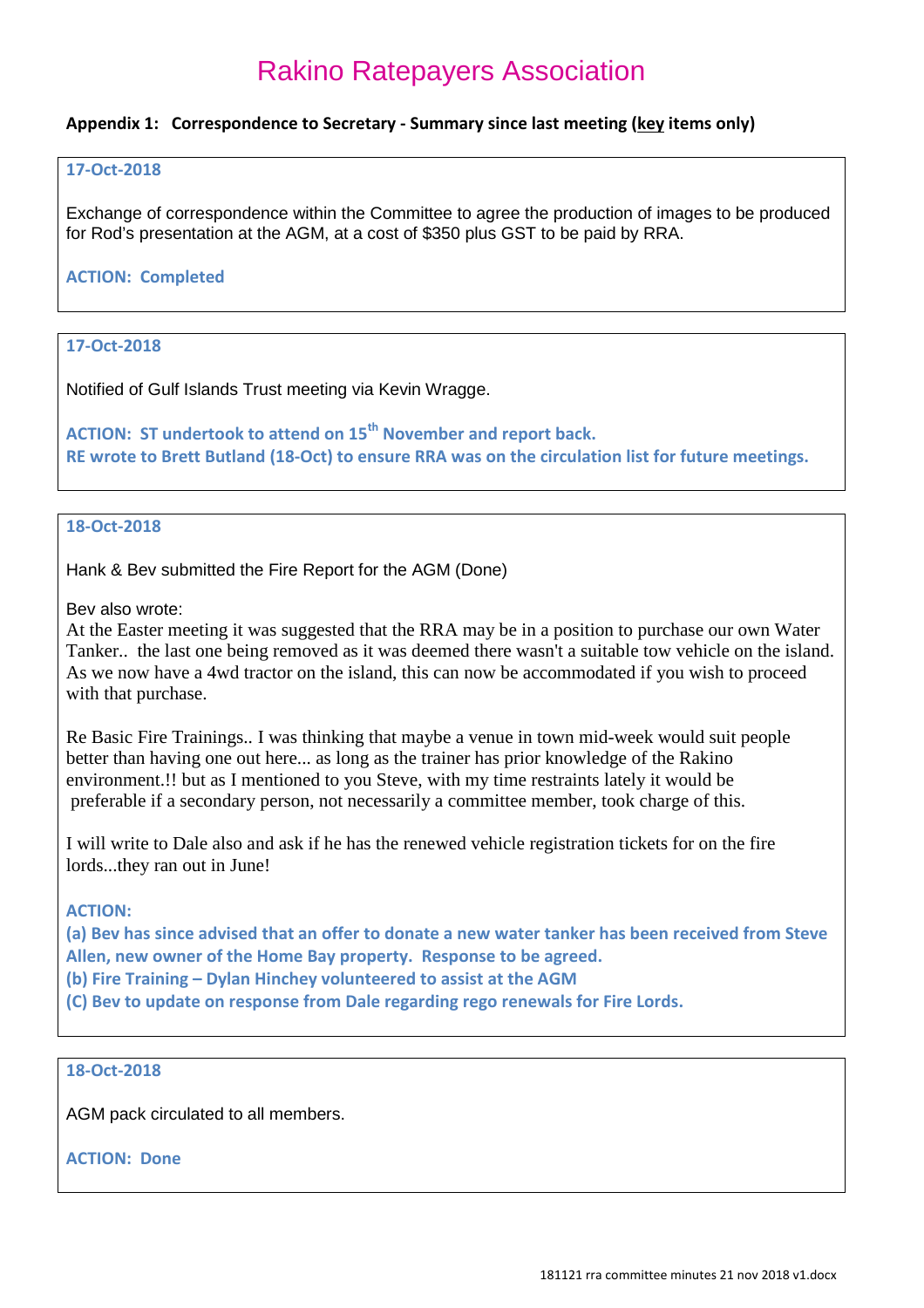### **23-Oct-2018**

RE confirmed Vice Chair post remaining to be filled (i.e. to meet with the Constitutional requirements).

### **ACTION: To be resolved within Committee**

### **30-Oct-2018**

Received from John Denton:

"Hi Rob,

Minor point: the Accounts tabled at the AGM stated there had been no changes to Accounting Policies but I gather that the new Xero accounting system is entirely 'cash' based - not 'accrual' based - and this affects the "matching of results" with the previous year and therefore would it not be a change in Accounting policy? You may want to check this out and amend, if necessary, before lodgement with DIA.

Keep up the good work!

John  $D =$ "

**ACTION: Referred to ST who investigated with his accountants, and a revised statement was incorporated into the Accounts. RE filed the Accounts with the Registrar. ACTION COMPLETED.**

#### **08-Nov-2018**

### Received from Dave Butler:

"Hi Rob

I am a rakino rate payer but quite new to the island.

Every year my team here at work (say 7-10 people) have the option of doing a charity day.

Previously we have been to star ship or packed noses for red nose day etc.

I was thinking there might be something we could do at the island but it would need to be for a charity.

I was actually thinking about getting in touch with Sam Judd from sustainable coastlines and suggesting we could do it at the island.

If there are any other charities that may operate at the island (i.e. planting maybe) you can think of please let me know. Thanks in advance.

Dave

**ACTION: Circulated to Committee for consideration, final response back to Dave is pending . Beach clean up? Weed removal? Other?**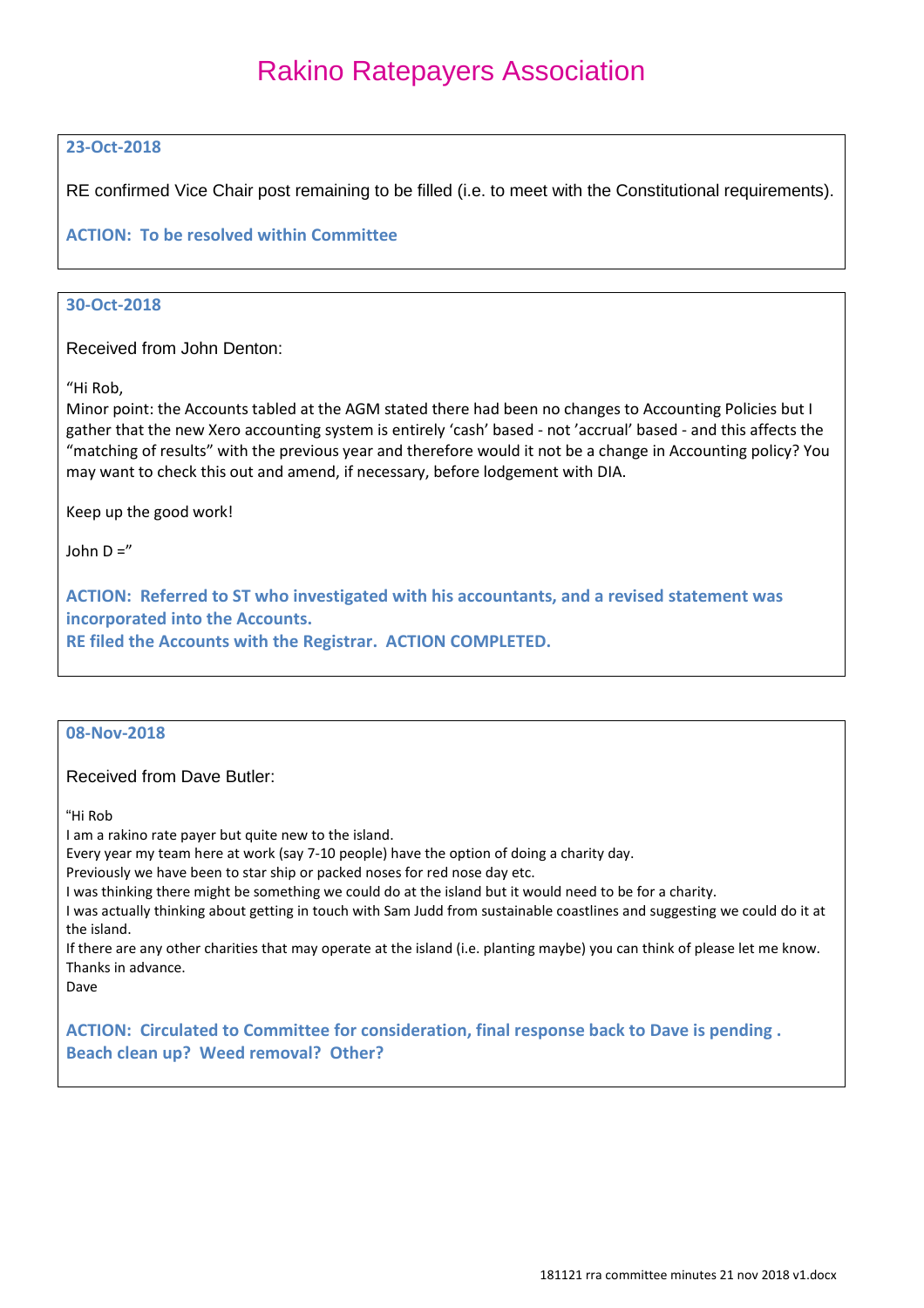### **12-14-Nov-2018**

Dialogue with John Macculloch regarding walking access to the coastline through his property. John wanted to issue a general member notice, but after consideration of an alternative wording drafted by RE he proposed to issue a more general guidance note via 'Friends of Rakino' FB page, including a polite request that anyone walking through Hurakia Lodge grounds avoided passing near the Lodge to preserve guest privacy, especially in December and January.

### **ACTION: Done**

#### **15-Nov-2018**

RI engaged in dialogue with Colin Maclaren regarding item in Rakino News and how the marine reserve presentation and dialogue at the AGM was reported.

### **ACTION: To be discussed.**

### **15-Nov-2018**

RI in dialogue with John Macculloch regarding the marine reserve concept.

### **ACTION: Ongoing inclusion of the community as things unfold.**

### **15-19-Nov-2018**

John Macculloch requested revision of a single word ("the" revised to "a") on the notice advertising RRA membership at the Community Hall, in place since mid-2016:

RRA represents Rakino Island ratepayers' interests and is run by volunteer members of your community. We act as the voice of ratepayers to Council and other authorities. We welcome all new ratepayers and invite them to join RRA. To learn more about us and to join, visit our website:

**ACTION: Discuss on 21-Nov and respond to John with decision.** 

#### **19-Nov-2018**

RE wrote to Adam Tallentire, MD of Belaire Ferries, following the query raised at the AGM over Super Gold Card fares.

"Dear Adam –

Further to our chat last Thursday evening, you asked me to drop you a line as an aide memoire. Following our AGM, we were left with a question from a resident pensioner living (mainly) on Rakino regarding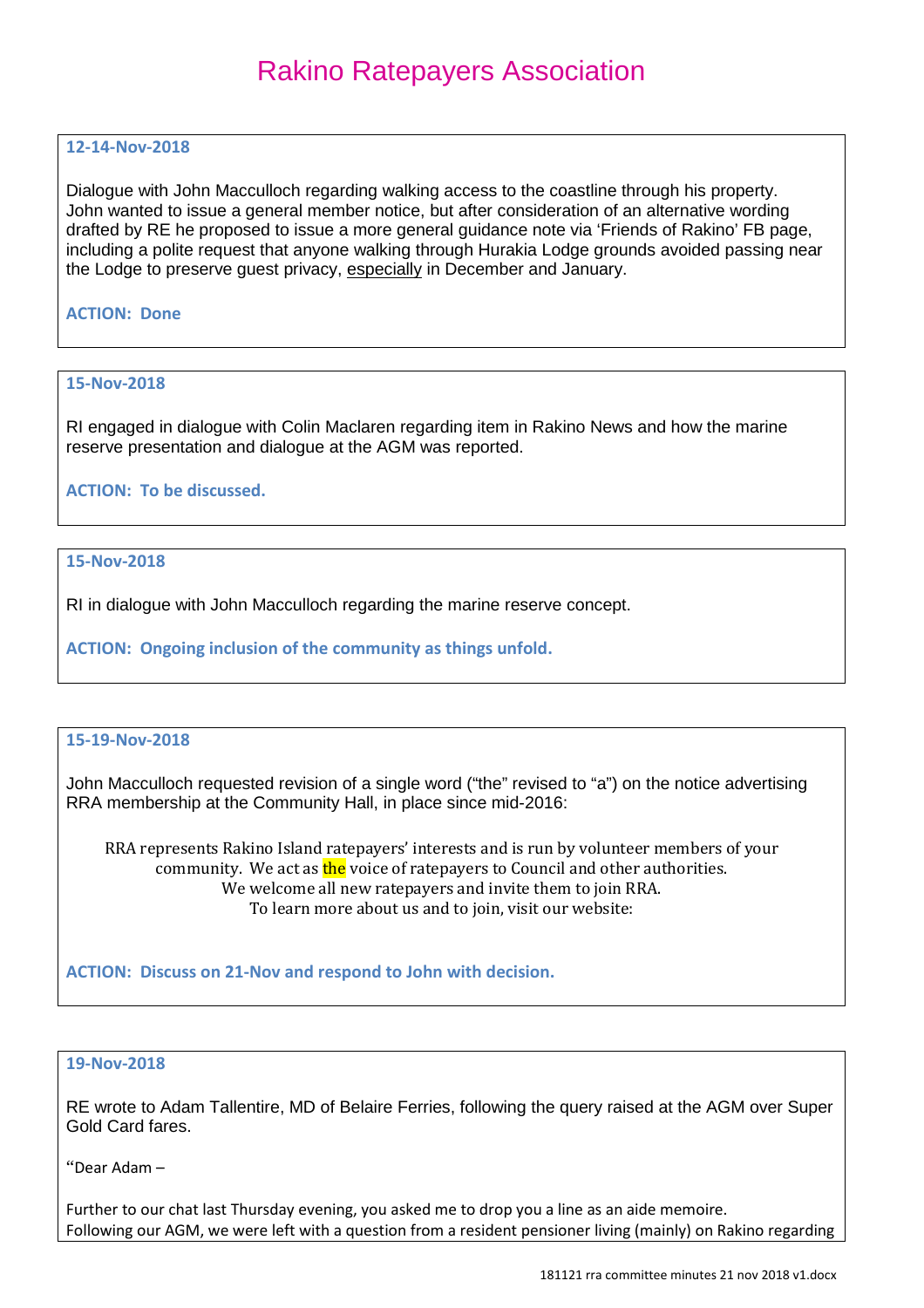Super Gold Card fares on the Belaire Ferry. We relayed back that this had been reviewed in prior meetings with Christine Herbert of AT, yourself and RRA, but found to be infeasible for a number of reasons, including technology for the AT Hop card reading machines.

We'd therefore like to table this for the next opportunity of a service review with AT to confirm the current situation. Maybe we could schedule something as the busy summer season looms?

We could also take the opportunity to issue any passenger communications which would help you and your team in our next Newsletter, which reaches 87 of the Rakino households.

As you and I discussed, if the normal AT Hop solution continued to be out of reach, then an alternative might be to consider a reduced 'senior citizen' fare coupled to purchase of a ten trip ticket and presentation of a valid Super Gold card?

We appreciate your continued excellent service, and your willingness to listen to feedback and consider requests".

**ACTION: Pending response from Adam. RRA should get another review meeting scheduled with him and Christine Herbert of Auckland Transport.** 

### **Member Registrations since last update:**

**87 paid-up households (out of 117 potential = 74%) in this subscription year 2018-9.**

**This includes some first-time registrations; there are still renewals outstanding.**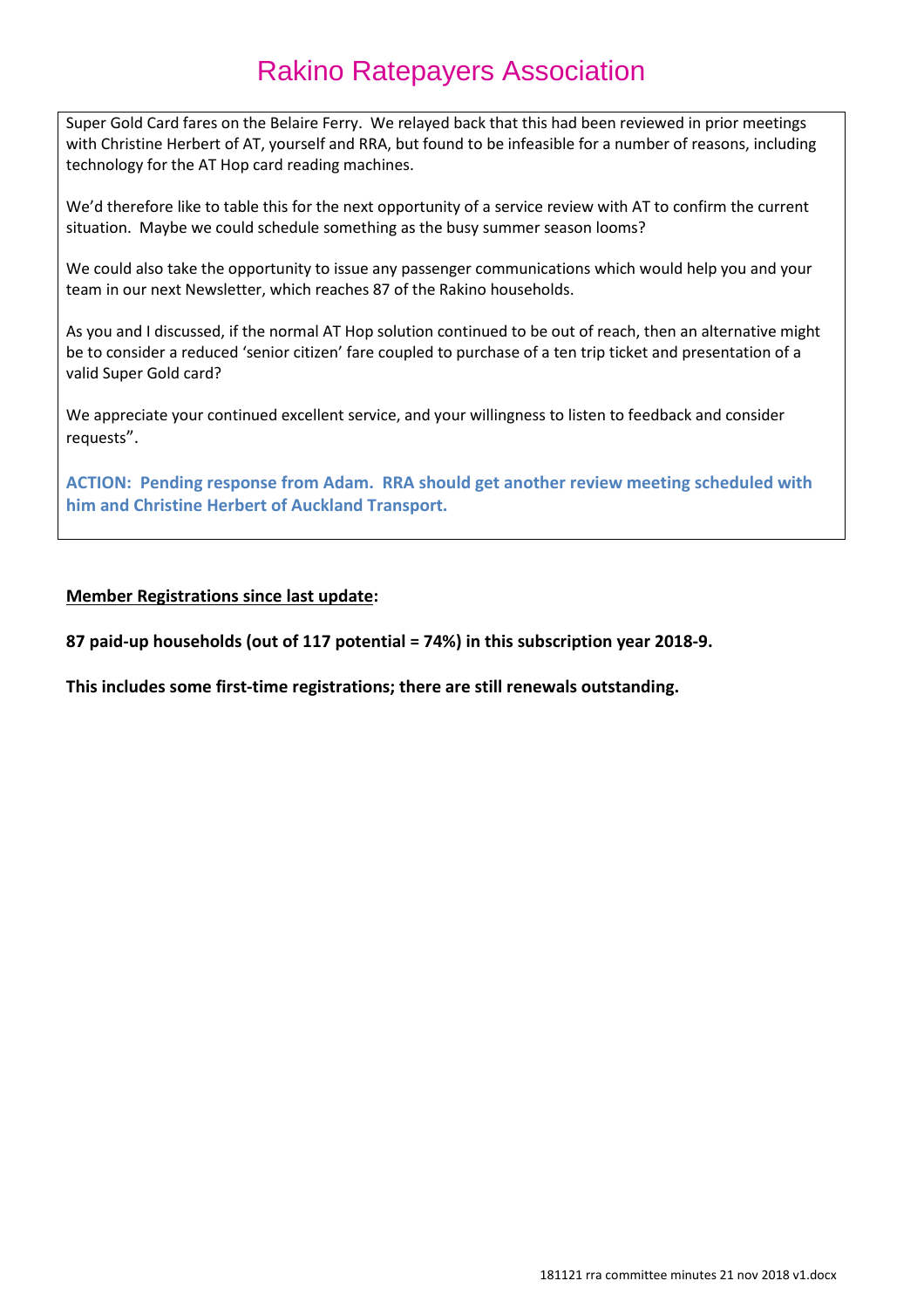### **Appendix 2: Overall Action Summary and Work in Progress for monthly reporting and review**

| Investigate grant options for seating at viewpoints (carried forward)                                                                                                                                                                                                    | <b>ALL</b>                                            |
|--------------------------------------------------------------------------------------------------------------------------------------------------------------------------------------------------------------------------------------------------------------------------|-------------------------------------------------------|
| Also consider island public tracks in reserves which exist (and are mapped) but are not<br>published and thus unknown to most people, and where work may be necessary to<br>improve access, such as off Askew Avenue.<br>Include consideration of bicycle track options. |                                                       |
| Assemble calendar of annual community funding rounds and points of<br>contact/reference.                                                                                                                                                                                 |                                                       |
| Consider any projects which might merit funding applications, for further discussion in<br>Committee.                                                                                                                                                                    |                                                       |
| Social calendar to be developed.                                                                                                                                                                                                                                         | <b>AT</b>                                             |
| Review of Rakino Budget data sourced from AKL Council - this also fits with the<br>formation of a Funding/Grant Sub-Committee.                                                                                                                                           | <b>Committee</b>                                      |
| Maintain ongoing engagement with Gulf Islands Trust                                                                                                                                                                                                                      | <b>Committee</b>                                      |
| Role of Vice Chair vacant - appointment to be progressed and resolved                                                                                                                                                                                                    | <b>Committee</b>                                      |
| Determine potential relationship with Foundation North and the G.I.F.T. grants ongoing.                                                                                                                                                                                  | Committee (ST<br>and RI)                              |
| Community Hall/Wharf Building options.<br>Chris Clews to continue efforts to secure funding for remedial works as outlined in the<br>Tonkin&Taylor report. ST to liaise.                                                                                                 | <b>Community Hall</b><br><b>Sub-Committee</b><br>+ ST |
| Fire Equipment<br>Liaise with Hank and Bev regarding offer of donation of a replacement water<br>tanker<br>Progress fire training<br>Progress renewal of rego on Fire Lords<br>$\bullet$                                                                                 | Hank & Bev<br>Postmaa /<br><b>Committee</b>           |
|                                                                                                                                                                                                                                                                          | <b>John Mackenzie</b>                                 |
| Advise if recent Licence payment to DoC might be refunded, based on their feedback?                                                                                                                                                                                      |                                                       |
| Develop overview of Environmental priorities for Rakino, to include Rhamnus strategy<br>(in conjunction with DOC).<br>Update on alternative funding for Pest Monitoring.                                                                                                 | <b>John MacKenzie</b>                                 |
| Potential for weed and gorse intervention at Wharf?                                                                                                                                                                                                                      | <b>John Mackenzie</b>                                 |
| Re-provision Rhamnus poison supplies via DoC, including dispenser (defective) and<br>plastic bottles                                                                                                                                                                     | John Mackenzie                                        |
| Potential to create an "Idiot's Guide" version of the Ecological Survey for general<br>circulation to encourage take up. John asked to consider this.                                                                                                                    | John Mackenzie /<br><b>Committee</b>                  |
| <b>Auckland Transport &amp; Belaire Ferries</b><br>Meeting to be convened with AT (Christine Herbert) and BF (Adam Tallentire) to review<br>passenger services and validate current position regarding Super Gold Card fares.                                            | <b>RE &amp; SMcC</b>                                  |
| Escalation of roading and drainage issues to Akl Transport, already instigated privately<br>(see correspondence section appended).<br>A fresh complaint lodged in July (Woody Bay Road) and acknowledged by Akl Transport<br>- but still not repaired.                   | <b>SMcC</b>                                           |
| Committee to liaise with Akl Transport's Jodee McKay to follow through and improve<br>working dialogue and exchange.                                                                                                                                                     | <b>RE and SMcC</b>                                    |